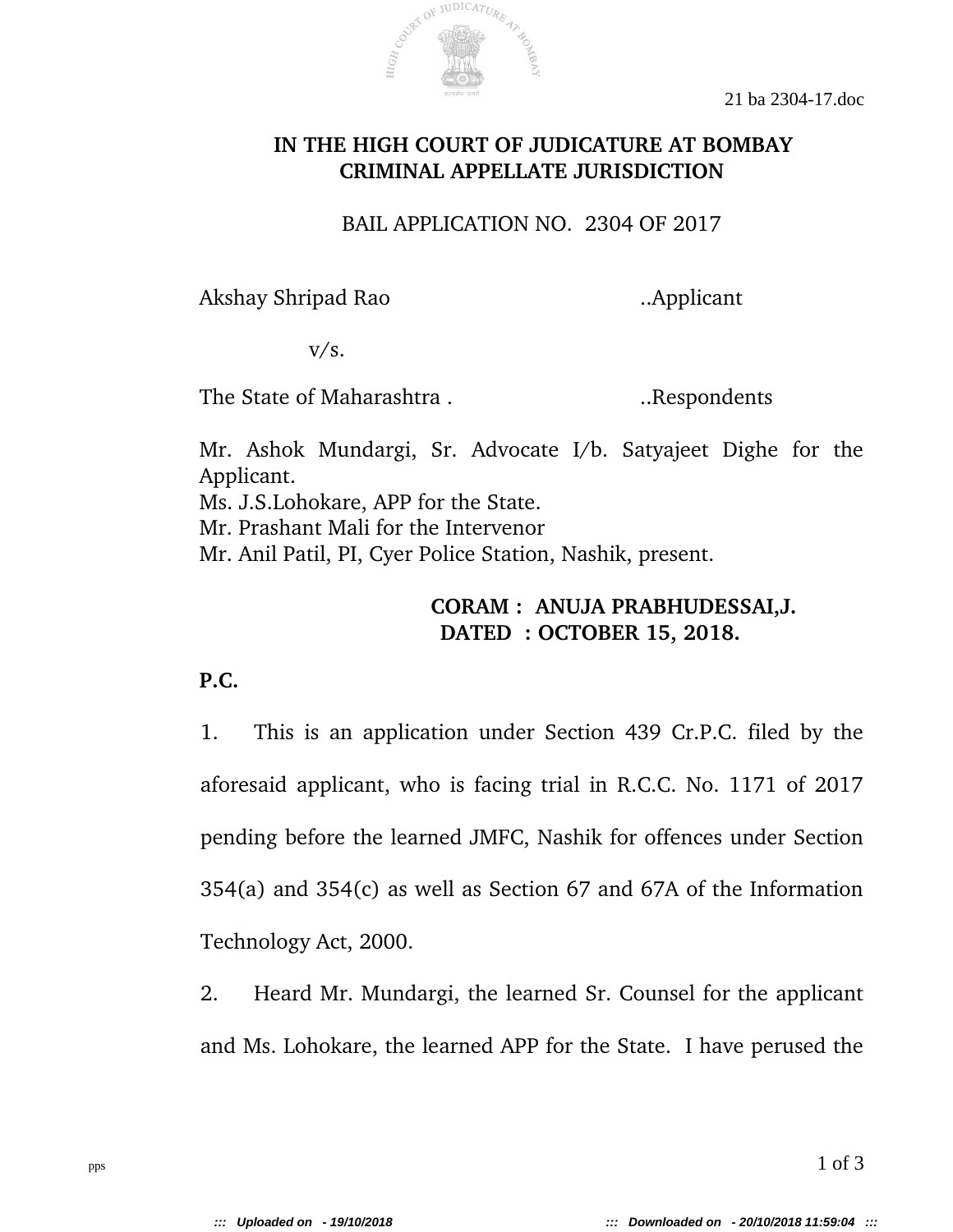

records and considered the submissions advanced by the learned Counsels for the respective parties.

3. The records prima facie reveal that the aforesaid crime was registered pursuant to the FIR lodged by the victim. A perusal of the FIR reveals that the applicant herein had disrobed her, had made physical contact and advances involving unwelcome and explicit sexual overtures and taken her nude photographs and uploaded the same on 145 different porn websites. The material on record also indicates that the applicant had also taken such photographs of another victim and had also uploaded the said photographs on various porn websites. The mobile phone and laptop of the applicant were seized and were sent to Forensic Laboratory at Kalina. The report prima facie indicates that the said pictures were uploaded from the mobile and laptop of the applicant.

4. I have perused the photographs. The photographs which were uploaded on different porn websites contain sexually explicit act/conduct. Thus, the material on record prima facie indicates that the applicant is involved in committing offence under Section 353(A) and 354(C) of IPC as well as under Section 67 and 67A of the